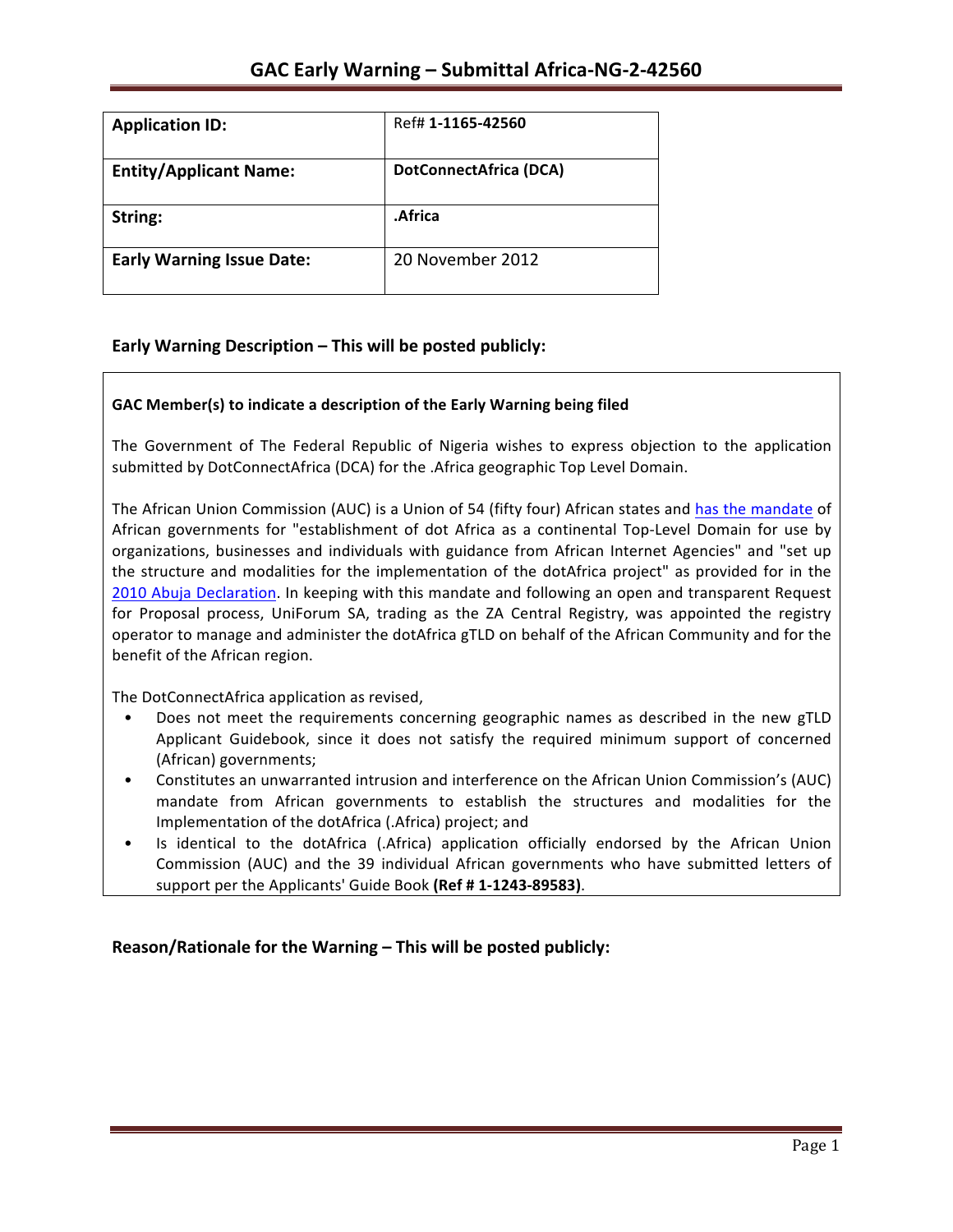### GAC Member(s) to indicate the reason and rationale for the Early Warning being filed.

The African Union (AU) and several African countries have supported and endorsed the application by UniForum (Ref # 1-1243-89583), which was selected through a transparent process conducted by the African Union Commission, as directed by the AU CITMC (Communications and Information Technology Ministerial Conference). The African Union has taken steps to ensure that Uniforum will operate .Africa for the public good of the people of Africa, and will put in place sufficient checks and balances for the protection of interests and rights of African governments and the pan-African community.

The Government of Kenya therefore hereby records its objection to the DotConnectAfrica application which is competing with the UniForum application that has the support and endorsement of the African Union and an overwhelming number of African governments.

#### 1. **DCA's Application lacks the requisite Government Support**

- Paragraph 2.2.1.4.2 of the Applicants' Guidebook prescribes that certain applied-for-strings may qualify as "Geographic Names" and must therefore be accompanied by documentation of support or non-objection from the relevant governments or public authorities. In particular, the guidebook requires at least 60% of the relevant national governments in a region to provide documentation in support of new applications for geographic strings and there must be no more than one written statement of objection.
- Africa is a clearly designated geographic region as defined in the UNESCO "Composition of macro geographical (continental) regions, geographical sub-regions, and selected economic and other groupings" list. In this regard the designation of the official AUC endorsed dotAfrica (.Africa) TLD string application as a geographic name is therefore technically and procedurally correct. The "geographic evaluation process" that this application is subject to, provides sufficient checks and balances for the protection of interests and rights of African governments and the pan-African community.
- The issue as to whether DCA's application for the .dotAfrica string (1-1165-42560) will constitute a geographic name as outlined in the Applicant's Guidebook is uncertain, notwithstanding the fact that the applicant itself has designated the application as a "geographic name".
- According to the Applicant's Guidebook (section 2-18) "Strings that *include but do not match a* Geographic Name will not be considered geographic names as defined in section 2.2.1.4.2 and *therefore will not require documentation of government support in the evaluation process"*, which used to be the case of DCA's application before being amended. Now, after amendment, it is identical to the AUC-endorsed application and must be regarded as a geographic name for purposes of evaluation. Consequently, it must be subject to the criteria and rules applicable to the evaluation of geographic names, including government support.
- In contrast to the DCA application, the AUC's officially endorsed dotAfrica (.Africa) geographic application (1-1243-89583) has the support of over 39 (thirty nine) individual national governments in Africa, which exceeds the minimum governmental support prescribed by ICANN for new geographic strings.

#### **2. Unwarranted Interference and Intrusion**

DCA's application constitutes an unwarranted intrusion and interference with the mandate